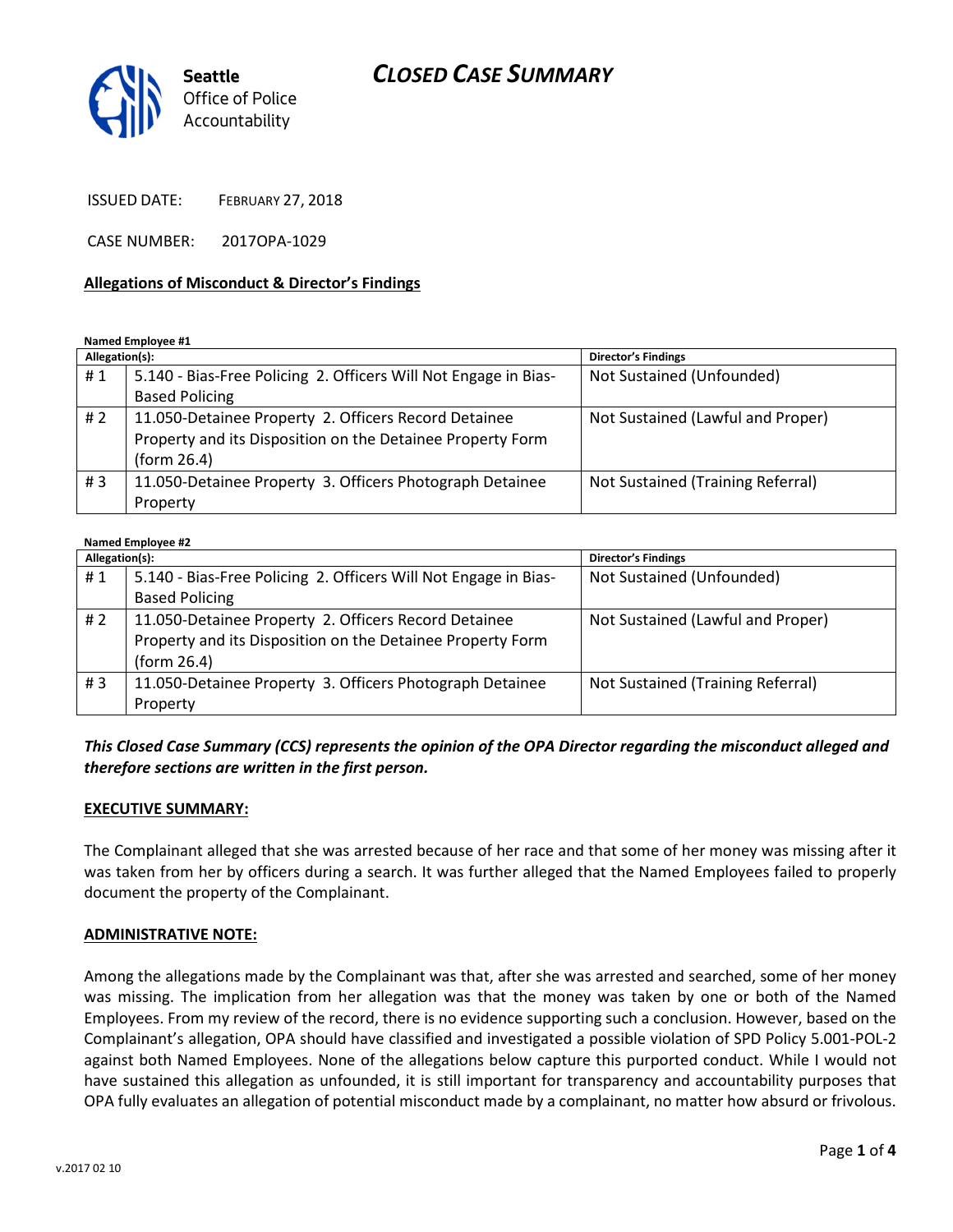

# CLOSE CASE SUMMARY

OPA CASE NUMBER: 2017OPA-1029

### ANALYSIS AND CONCLUSIONS:

# Named Employee #1 - Allegation #1 5.140 - Bias-Free Policing 2. Officers Will Not Engage in Bias-Based Policing

SPD policy prohibits biased policing, which it defines as "the different treatment of any person by officers motivated by any characteristic of protected classes under state, federal, and local laws as well other discernible personal characteristics of an individual." (SPD Policy 5.140.) This includes different treatment based on the race of the subject. (See id.) The policy provides guidance as to when an allegation of biased policing occurs, explaining that: "an allegation of bias-based policing occurs whenever, from the perspective of a reasonable officer, a subject complains that he or she has received different treatment from an officer because of any discernable personal characteristic…"  $(Id.)$ 

The Complainant, who is African-American, alleged that the Named Employees arrested her based on her race. The Named Employees stopped the Complainant's vehicle because her rear plate did not match her front plate. When she was stopped, she tried to exit the vehicle and the officers identified that she was intoxicated. This entire interaction was captured on video.

Based on my review of the record, I find that there was abundant probable cause for the Complainant's arrest. Her conduct, not her race, was the reason that law enforcement action was taken against her. There is no evidence establishing that the officers, instead, engaged in biased policing.

As such, I recommend that this allegation be Not Sustained – Unfounded as for both Named Employees.

Recommended Finding: Not Sustained (Unfounded)

### Named Employee #1 - Allegation #2

# 11.050-Detainee Property 2. Officers Record Detainee Property and its Disposition on the Detainee Property Form (form 26.4)

SPD Policy 11.050-POL-2 requires that officers record detainee property and its disposition on a Detainee Property Form. The policy gives officers the ability to use discretion when listing the property on the form.

Here, NE#1 completed a Detainee Property Form, which was witnessed by NE#2. In that form, the officers itemized that the Complainant had in her possession: a purse; \$230; various change; a cell phone, a key, and a miscellaneous item. It is unclear from the record what this "miscellaneous item" was.

Both NE#1 and NE#2 signed the form. The Complainant did not sign the form, but NE#1 explained that there was no place on the form for her to sign. I further note that I do not read the policy to require the subject of the search to sign the form. Both NE#1 and NE#2 indicated that they reviewed the form with the Complainant when they completed the inventory. This is supported by the In-Car Video (ICV) of the incident.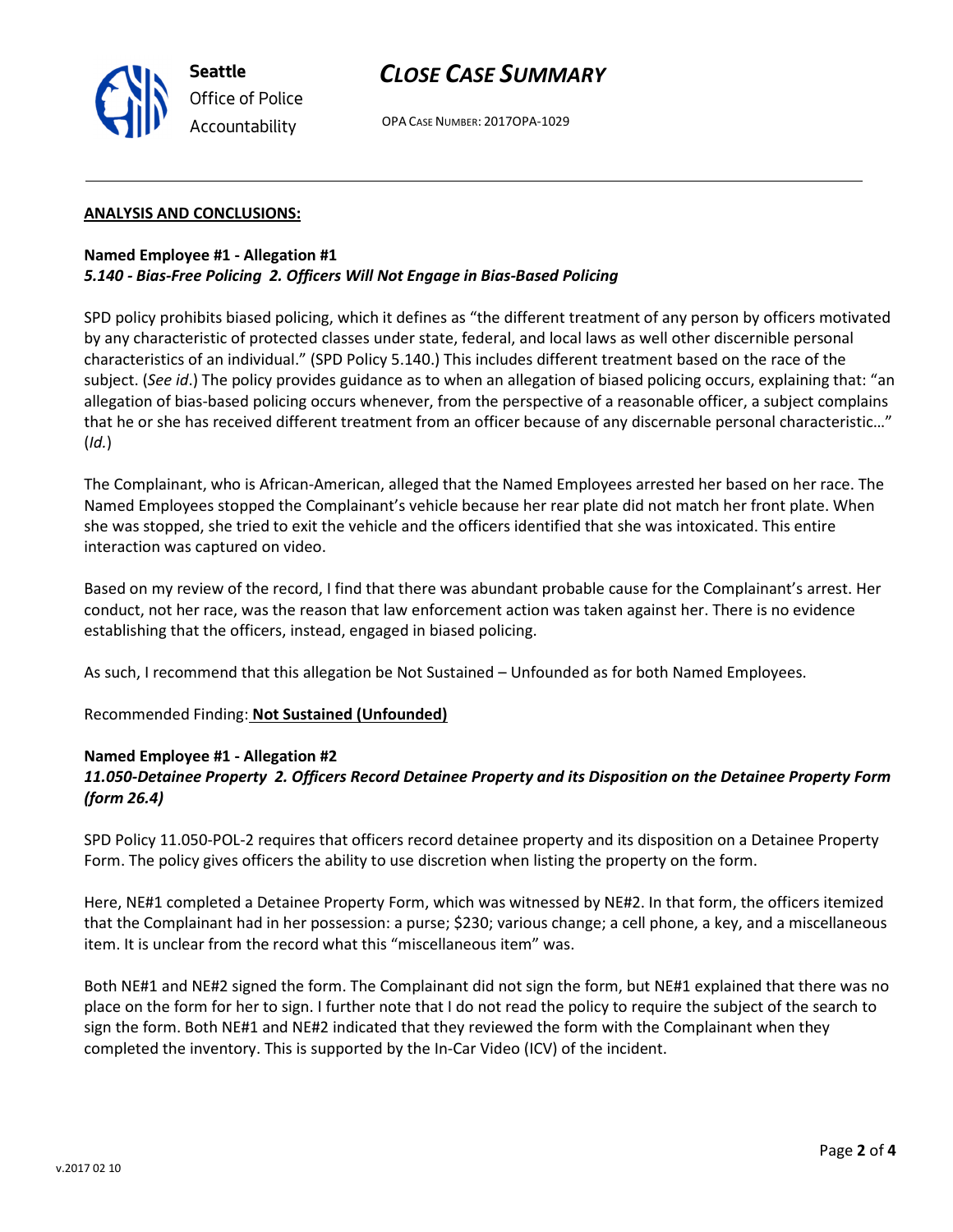

# CLOSE CASE SUMMARY

OPA CASE NUMBER: 2017OPA-1029

I find that it was within the officers' discretion to list "purse" on the form, instead of inventorying every single item contained within. This is specifically allowed by the policy. Moreover, based on my review of the record, including the ICV, I find absolutely no evidence to suggest that the officers improperly took some of the Complainant's money.

If I have one criticism of the form that the officers completed, it was their listing of one piece of property as a "miscellaneous item." I believe that, for purposes of transparency, accountability, and later questions that could be asked of their conduct, they should have attempted to provide at least a broad description of what this item was. However, this does not yield the officers' conduct as out of policy.

For the above reasons, I recommend that this allegation be Not Sustained – Lawful and Proper as for both Named Employees.

Recommended Finding: Not Sustained (Lawful and Proper)

# Named Employee #1 - Allegation #3 11.050-Detainee Property 3. Officers Photograph Detainee Property

SPD Policy 11.050-POL-3 provides that officers will photograph detainee property. This is in addition to the requirement that officers complete a Detainee Property Form, as detailed by SPD Policy 11.050-POL-2.

Here, the officers admittedly did not photograph the property. NE#1 explained that they instead recorded the property on their ICV and then took a "snapshot" of the property with their ICV while the property was on the hood of their patrol vehicle. This snapshot, which OPA obtained during its investigation and which is attached to OPA's case file, is grainy and does not clearly show the nature of the property. While I commend the officers for thinking creatively, an unclear snapshot taken from distance from their vehicle's ICV is not the photograph that is contemplated by the policy. The purpose of such a photograph is to clearly show exactly what property has been inventoried. Here, the snapshot taken fails to accomplish that goal.

While I note that, since this incident, the policy has been amended to allow officers to document inventoried property using their Body Worn Video (BWV) instead of having to complete a Detainee Property Form and photograph the evidence, this revision does not permit the use of ICV for this purpose. Based on the lack of quality of the snapshot taken by the officers in this case as compared to the clarity of video that can be recorded on BWV, I understand why the Department made such a decision.

However, given that I believe that the officers acted in good faith in this matter and only committed a technical violation of policy, I recommend a training referral as opposed to a sustained finding.

• Training Referral: NE#1 should be re-trained concerning the requirement that he photograph detainee property and complete a Detainee Property Form or, in the alternative, document the inventorying and the nature of the property using his BWV. If he chooses the former method, he should be reminded that he is required to take actual photographs that clearly show what property has been inventoried. NE#1 should be instructed that the failure to do so can undermine trust in himself and in the Department. This training and associated counseling should be memorialized in a PAS entry.